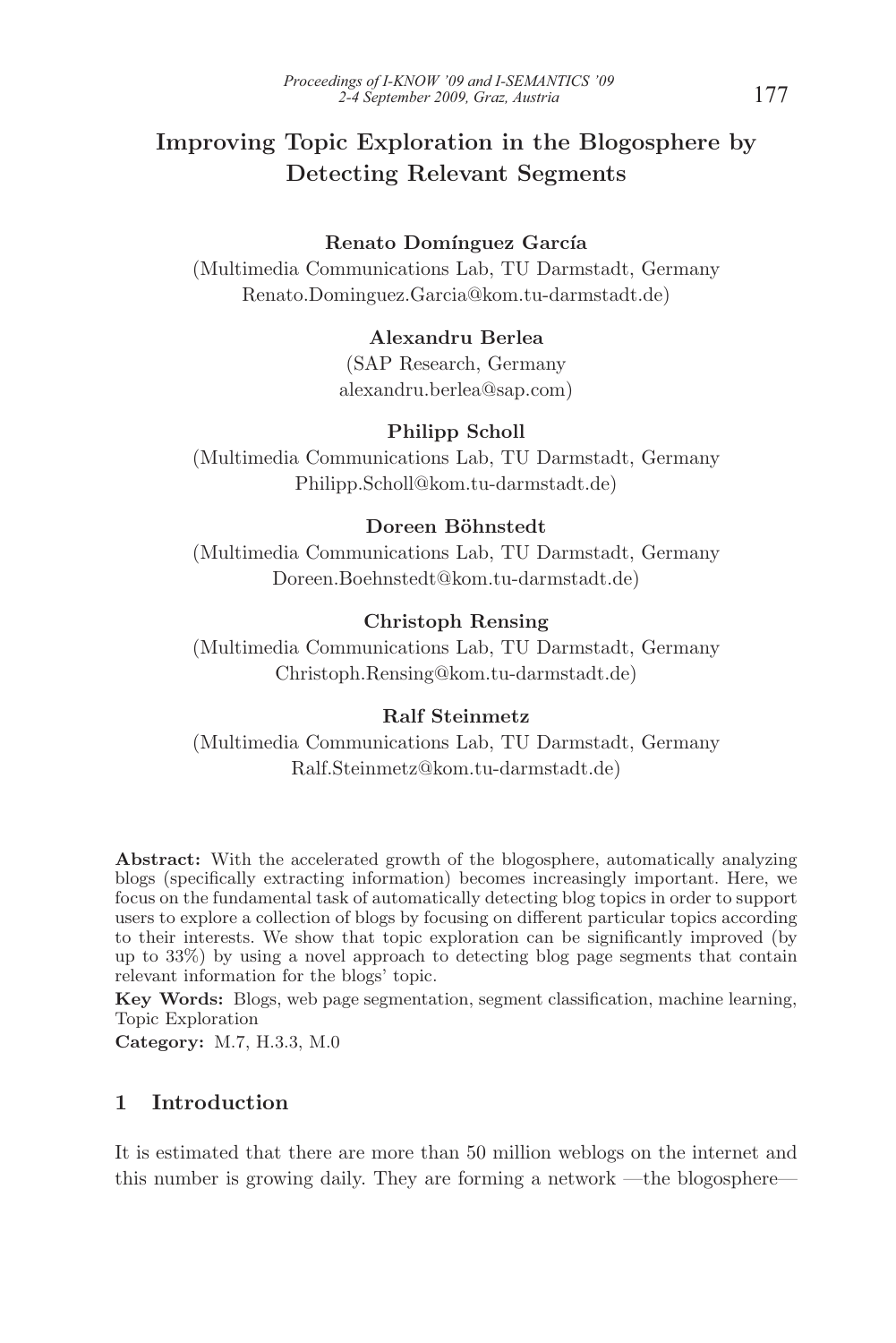by means of comments and trackbacks to other blogs. Usually, blogs' contents reflect (and sometimes even influence) the public opinion [Ulicny 08].

Dealing with the huge amount of content available on the blogosphere requires the ability to filter it based on one's topics of interest. Keyword search, as typically offered by (blog) search engines, merely returns a list of pages containing the keywords. Most of the pages in the result list are not relevant for the user, the user being left alone with the task of manually filtering the list in order to find his topics of interest. The user can be relieved from this burden if appropriate methods for automatic topic detection are used. We show that this is possible by identifying one such approach to topic detection, i.e., finding out topic(s) represented in text fragments —here: blog entries and comments— and applying it to a real application scenario: we query the blogosphere for answers to the question: "Who is responsible for the current financial crisis?".

In particular, we show that our approach to topic exploration is feasible in practice, especially if we filter out irrelevant content by first segmenting the page and then classifying these segments. In principle, any web mining application can benefit from the detection and classification of blogs' functional segments. We illustrate our approach and show this can significantly improve automatic topic exploration in blogs in Section 2. Section 3 presents our evaluation method and reports the evaluation's results. A conclusion will be given in Section 4.

## **2 Our Approach**

We restrict ourselves to the challenge of recognizing relevant segments in blogs, as they are a widely adopted and used as the most present medium for diffusion of user generated content. We show that this task is feasible and provide a proof-of-concept evaluation by exploring topics in the blogosphere. Weblog authoring software supports different languages, therefore use of language in our scenario is not a discerning feature for filtering of relevant content and should be neglected in favour of a truly language agnostic approach. The task described in our application scenario can be done by analyzing either directly the whole blog page or only relevant segments. The second option is computationally more expensive due to the costs of extracting relevant segments, but we will show that the results are significantly better. These two different options are illustrated in Figure 1.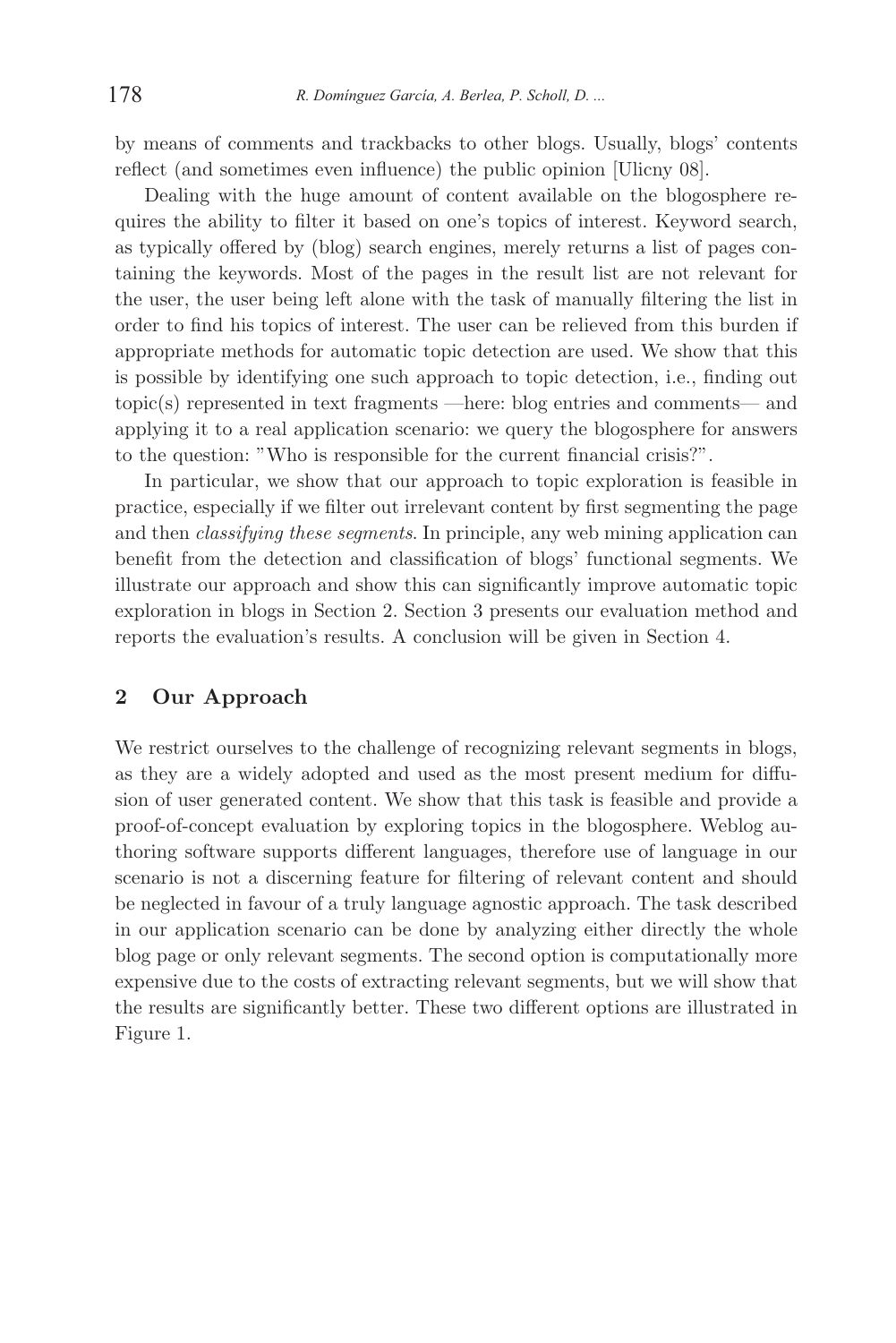

Figure 1: Topic Detection on the whole page (Option 2) vs. only on selected segments (Option 1)

Additionally, Figure 1 shows a process overview of our approach. It consists of two steps that will be explained in this section: segmentation of blogs (Section 2.1) and segment classification using machine learning methods (Section 2.2). Eventually, we explain the applied topic detection approach in Section 2.3.

#### **2.1 Web Page Segmentation**

Web pages usually consist of several functional building blocks like menus, headers, blog posts or comments. Such block types are called segment genres. Segmentation of web pages tries to identify these fragments. There are many different approaches for segmenting web pages. Ye and Chua [Ye 04] propose a segmentation based on structural differences between two pages (considering the same page at different times or different pages having similar structure), but this approach needs many samples to work accurately. Document Object Model (DOM) based methods as proposed by Debnath et al. [Debnath 05] suggest heuristic rules for dividing a page into blocks that also work in case of absence of tables by also considering other tags. For example, a heuristic that is applied is that header-tags are starts of segments. Ramaswamy et al. [Ramaswamy 04] use the shingling algorithm, which calculates a fingerprint of a block that only changes little if the content of the block changes little. Miloi [Miloi 05] evaluates the Levenshtein distance based on letter alteration operations and a simple distance based on word counts. Yi et al. [Yi 03b] use the internal tag structure of a block and do not consider the textual content. An approach with good results but high computational complexity is proposed in [Cai 03]. Features for this segmentation method are computed based on the visual representation of the page, similar to a human perceiving coherent blocks. A limitation of this approach is the fact that segments tend to be recognized in a very coarse granularity and it is difficult to define appropriate margin thresholds.

As different segmentation approaches have shown to have strengths and weaknesses, a combination of multiple segmentation processes seems to be a promis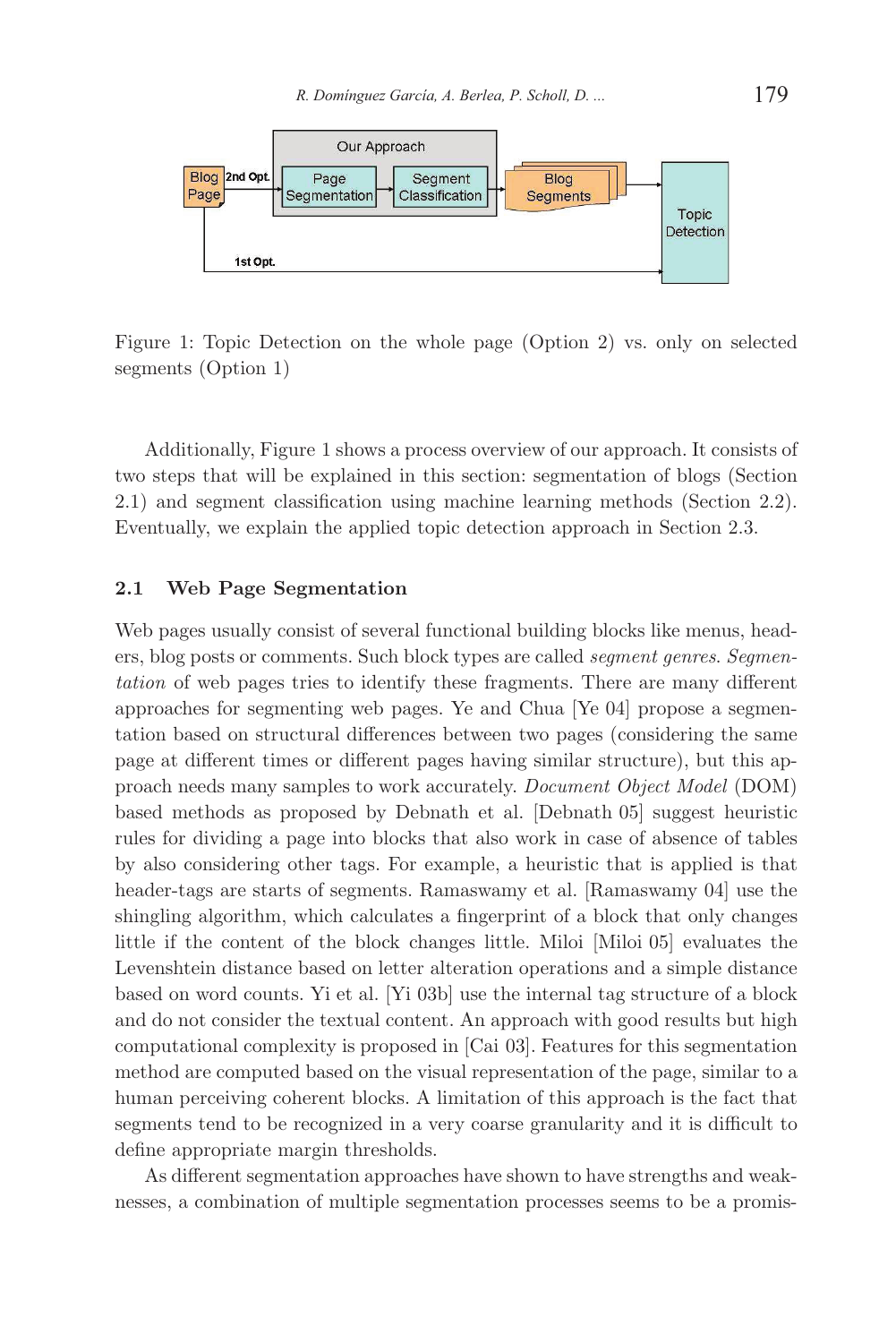ing approach. Our approach combines ideas from pure DOM-based approaches, visual approaches, detection of re-occurring patterns and common class and ID attributes within a web page. An important goal of the novel approach is to work for a wide variety of web pages. Therefore it cannot depend on a certain design or structure of a web page. Nevertheless, the implementation is flexible enough to add specific algorithms for certain page types. Our approach for segmentation is shown in Figure 2.



**Figure 2:** Segmentation Workflow

It is modularized into several steps with a pre- and a post-processing step wrapping the actual segmentation steps. The preprocessing step itself performs no segmentation, but the HTML source and the CSS source(s) are parsed and the DOM tree is built. In terms of CPU time, this is an expensive step but indispensable for visual segmentation. The DOM-based step uses block-level elements (i.e. elements that denote the start of a new visual block in the rendered HTML, e.g. div, table and ul) as basis and detects patterns in the web page. Repeating fragments in blogs are usually either blog posts or comments. The visual segmentation step uses information like position of an element in the layout or the background colors. The segmentation steps are applied in descending order by their reliability. The advantage of this order is that the latter segmentation steps can access and use the results of the previous steps. The post-processing step is used to remove segments that have been found but that are considered to be superfluous. For example, this is the case when two or more segments are nested and the inner segment group contains the same elements as the outer segment without adding textual content.

#### **2.2 Segment Classification**

There are numerous different approaches for detecting relevant content in web pages based on segmentation. For example, content-based approaches make use of the fact that noisy fragments usually share a common (tree) structure [Yi 03a]. Other approaches segment a collection of pages in "pagelets" and then try to identify common duplicates [Bar-Yossef 02] or use DOM-based heuristics [Gupta 03].

Our approach adopts methods for document classification to achieve our goal. Document classification can be made along different criteria like author or genre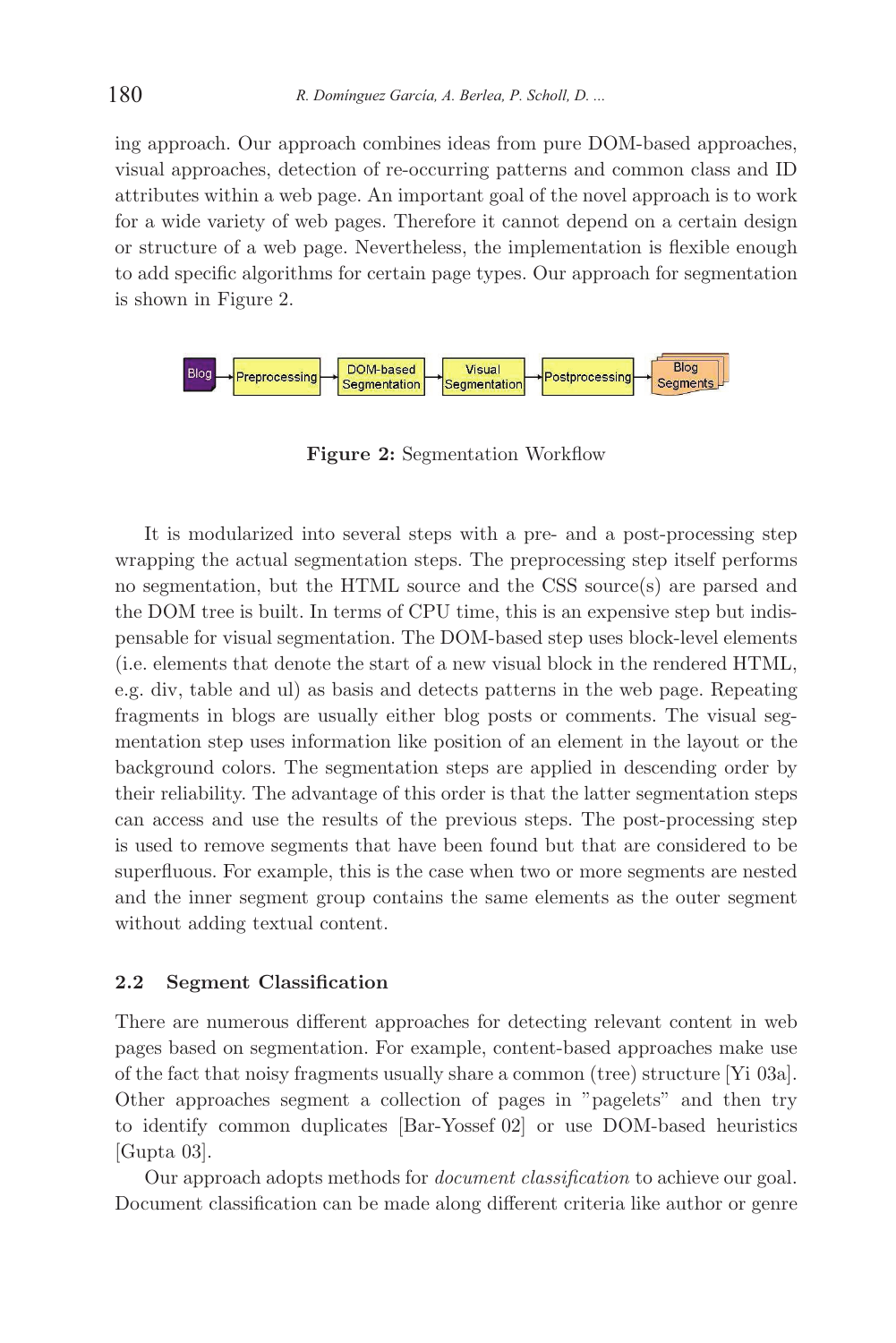(i.e., kind of document) [Santini 07, Scholl 09]. The goal of document classification is to automatically determine a category for a document using its properties as features. Machine learning algorithms in a supervised approach are a common method to achieve this. For detecting the genre of a segment, the segment is represented by the values of features that are relevant for distinguishing among genres. A classifier learns the characteristics of the different segment genres from a set of pre-classified examples called training corpus and guesses the genre of a given segment based on these values.

A web resource most often consists of several building blocks that are determined by its web genre. For example, a blog page has the building blocks blog post and comment, a forum consists of posts in a thread and an overview of all available topics or threads on the start page. Such blocks are called segment genres. Certain segment genres are common in regard to their occurrence in several web genres. For example, nearly all web resources exhibit some form of navigational elements (like menus) in order to access different parts of a web site. Similarly, headers usually impose an identity of the web resource's source onto the page in order to show a surfer where she is, including a logo and some tag phrase. Finally, footers often serve to present a copyright notice and secondary navigation like imprint and contact. These are not our targeted segment genres as they do not convey the content of a page but serve rather administrative and presentational purposes. Based on the works described in [Meyer zu Eissen 04], [Santini 07], and others, we extracted the features that showed to be most promising for our approach. As we are developing a language-agnostic approach for blogs we only considered (syntactical) features that can be extracted from the HTML documents' mark-up and structure. Features that we deemed appropriate were tag frequency, URL depth, punctuation frequencies, document length, ratio of plain text vs. mark-up and link ratios (outgoing vs. intra-site vs. intra-page links). Additionally to these features, we developed new features that we deemed profitable for classification of segments like structural features [Dominguez 08], coverage features (calculation how much of the content of the segment a HTML tag wraps) or URL-similarity features (similarity between all their hyperlink targets) leading to a total number of 215 features for training and testing a machine learning algorithm.

#### **2.3 Topic Detection with Probabilistic Models**

An emerging approach to topic detection are probabilistic topic models (PTMs), which tend to perform well for large text collections and lead to improvements in text retrieval tasks. PTMs detect topics as patterns of co-occurrences of statistically relevant words at a document collection level. PTMs view documents as a mixture of topics whereas each topic is a probability distribution over words. Therewith a document can be seen as the result of a generative probabilistic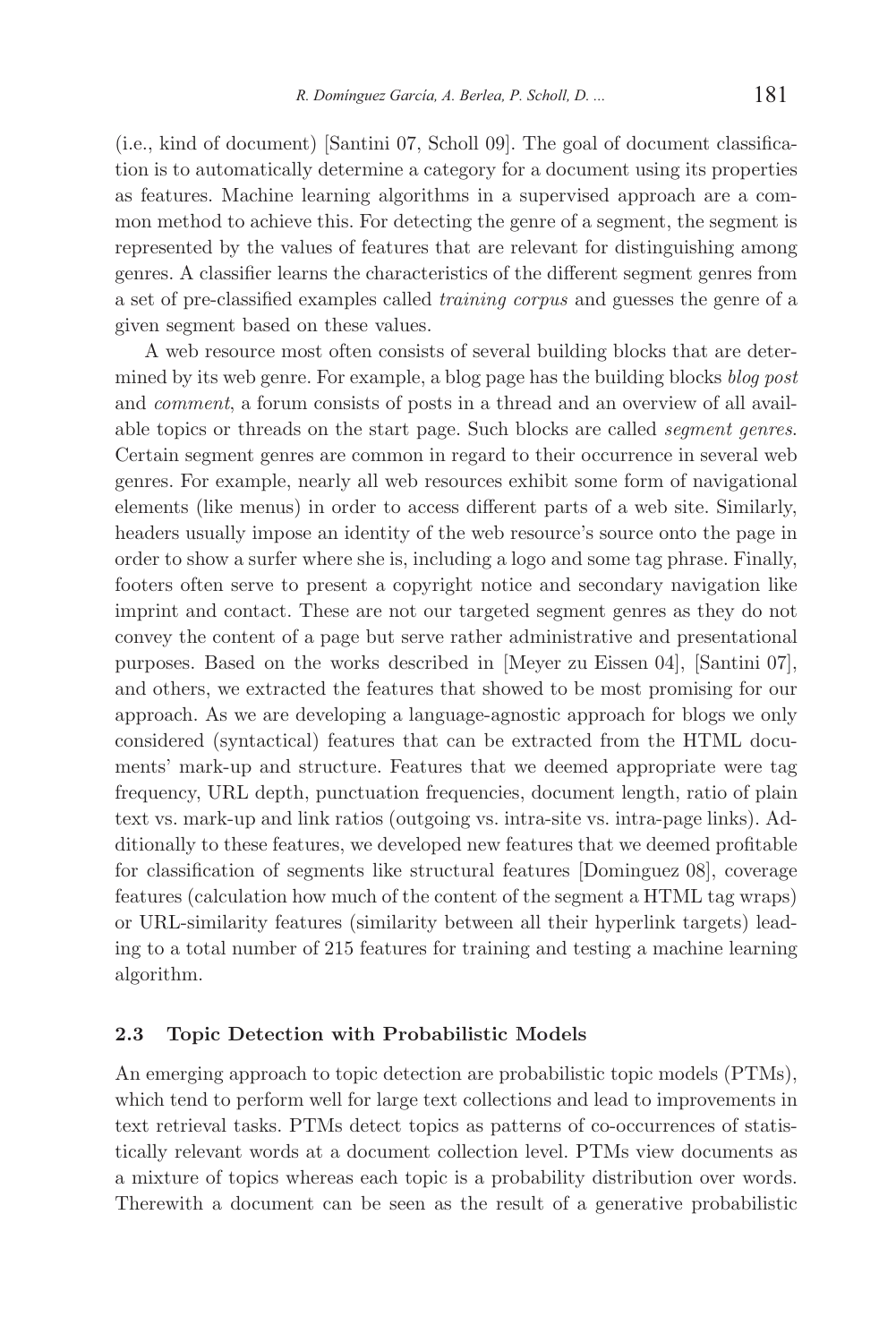procedure as follows: 1) Choose a distribution over topics; 2) For each word position in the document randomly chooses a topic from the topic distribution and draw a word from that topic. For a compact formal description of PTMs we refer to [Dietz 06].

The strengths of the PTM approach to topic detection that we leverage on for our application scenario of topic exploration are derived by intrinsically accounting for words' context. Natural language ambiguities are implicitly accounted for by the detected patterns of word co-occurrences; for example, different occurrences of a polysem (an ambiguous word) in different text fragments are associated to different topics due to the different words occurring in the same text. The actual meaning of an occurrence is (implicitly) denoted by the corresponding topic. Therewith we are able to fully automatically group blogs dealing with similar topics, without the large costs incurred by other approaches to semantic disambiguation. This facilitates the topic exploration considerably, as confirmed by our application scenario presented in Section 1.

# **3 Evaluation of our Approach**

The evaluation of our approach consists of two steps: First, we show that it is feasible to detect relevant segments using machine learning methods and then we use our approach to improve the topic detection.

# **3.1 Experimental Setting and Results**

In order to validate our classification approach, a corpus has been built and manually labelled with the relevant segment genres (blogpost and comment) and the genre outliers representing all other segments. For segment classification we applied J48, a decision tree learner. This machine learning algorithm generates an (un-balanced) binary decision tree based on the most significant feature values from the training data. J48 has shown to be robust, provide good results using few features and very time-efficient, which is especially important because classification is executed for each segment. Our corpus consists of 42 randomly selected blog pages (among those are 17 blog start pages and 25 blog post pages). After segmenting and manually labelling these pages, we obtained 194 blog posts, 46 blog comments and 867 other segments (in total 1107 segments).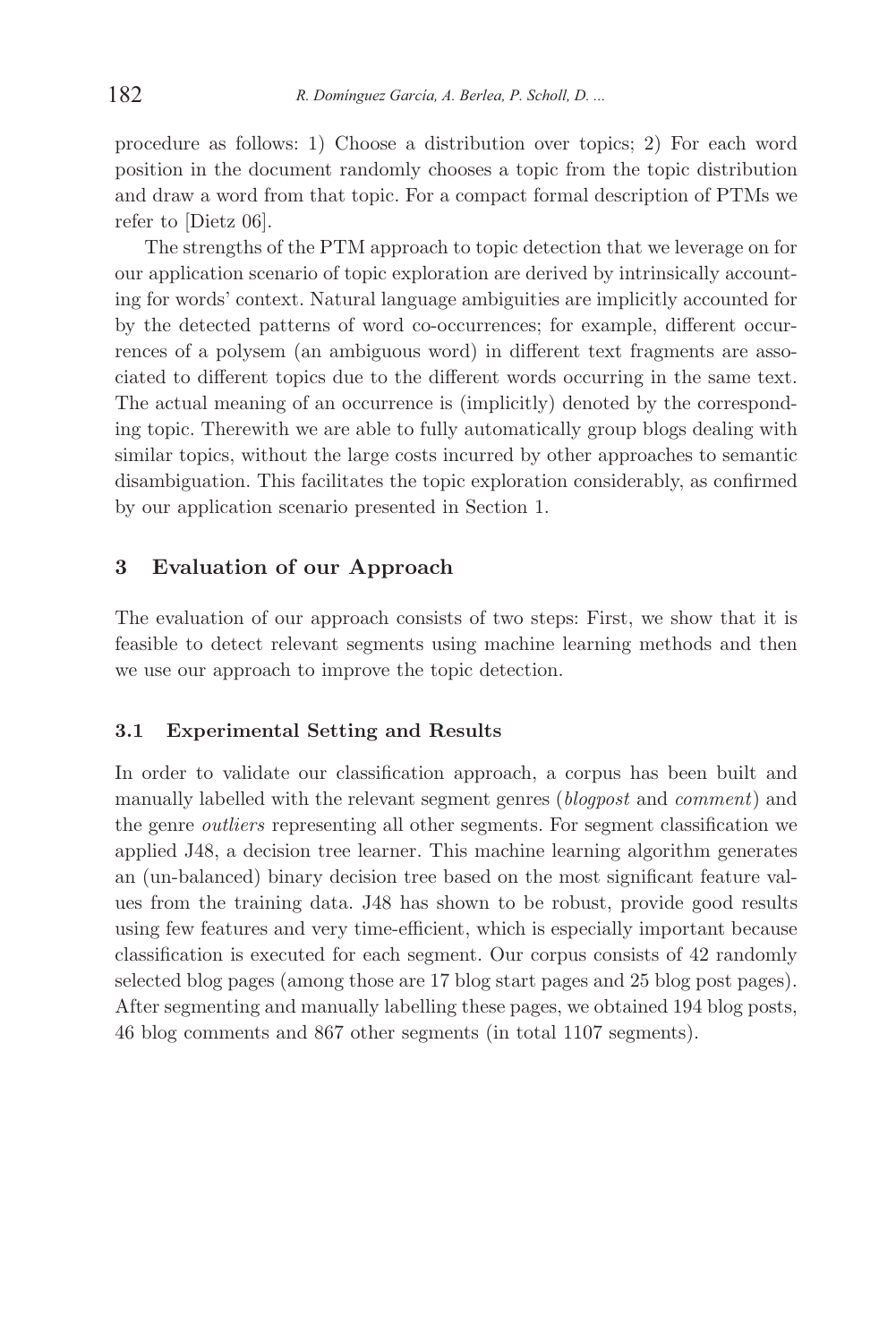|      | blogpost comment | other $\leftarrow$ classified as |
|------|------------------|----------------------------------|
| 166  | 1                | $27$ blogpost                    |
|      | 37               | $9$ comment                      |
| 23   | 6                | $838$ other                      |
| 0.87 | 0.84             | $0.95$ Precision                 |
| 0.85 | 0.80             | $0.96$ <sub>Recall</sub>         |
| 0.86 | 0.82             | $0.95$  F-Measure                |
|      |                  | $94.03\%$ Accuracy               |

**Table 1:** Summarized results of testing blog segment corpus

Table 1 shows the result of testing the blog segment corpus using a J48 classifier with 10-fold cross-validation. The overall performance is very good with 94% correctly classified instances. Precision and recall rank about  $80\%$ -87% for the blog posts and comments classes. The used features were ranked using Information Gain [Mitchell 97]. Information Gain evaluates the significance of features. The tag frequencies and coverage of div, h3, p, images and hyperlinks were rated best. Additionally, especially the length of the mark-up and the plain text length are deemed significant for the segment genre "blog post". This is because blog posts are usually longer than arbitrary segments. Links to the same domain are meaningful as well for the segment "other", because menus contain a lot of those. A major source of misclassification (nearly all of the incorrectly classified segments) is the differentiation between blog posts and arbitrary segments. The same applies to the comment segments. We think that this is due to several reasons:

- 1. Blog posts mainly consist of the input of an author and allow nearly all of the HTML element subset that is available. Therefore, they tend to be very heterogeneously structured and written. The other category is pretty heterogeneous in itself, thus segments belonging to that category are easily misclassified. For example, consider a side bar of a blog containing a widget that is providing information about a blog. It will be longer than e.g., a menu and will expose similar properties as a short blog post in regards to length of text and paragraph structure.
- 2. In general, blogs have two different feedback mechanisms, one being comments. Additionally, most modern blog applications support trackbacks. Trackbacks are incoming references (hyperlinks) from other blog posts and are a way to relate to other blogs. In short, "When someone links to one of my posts, my post links back to them". In our blog segment corpus we labelled trackbacks as being a different class than comments, adding it to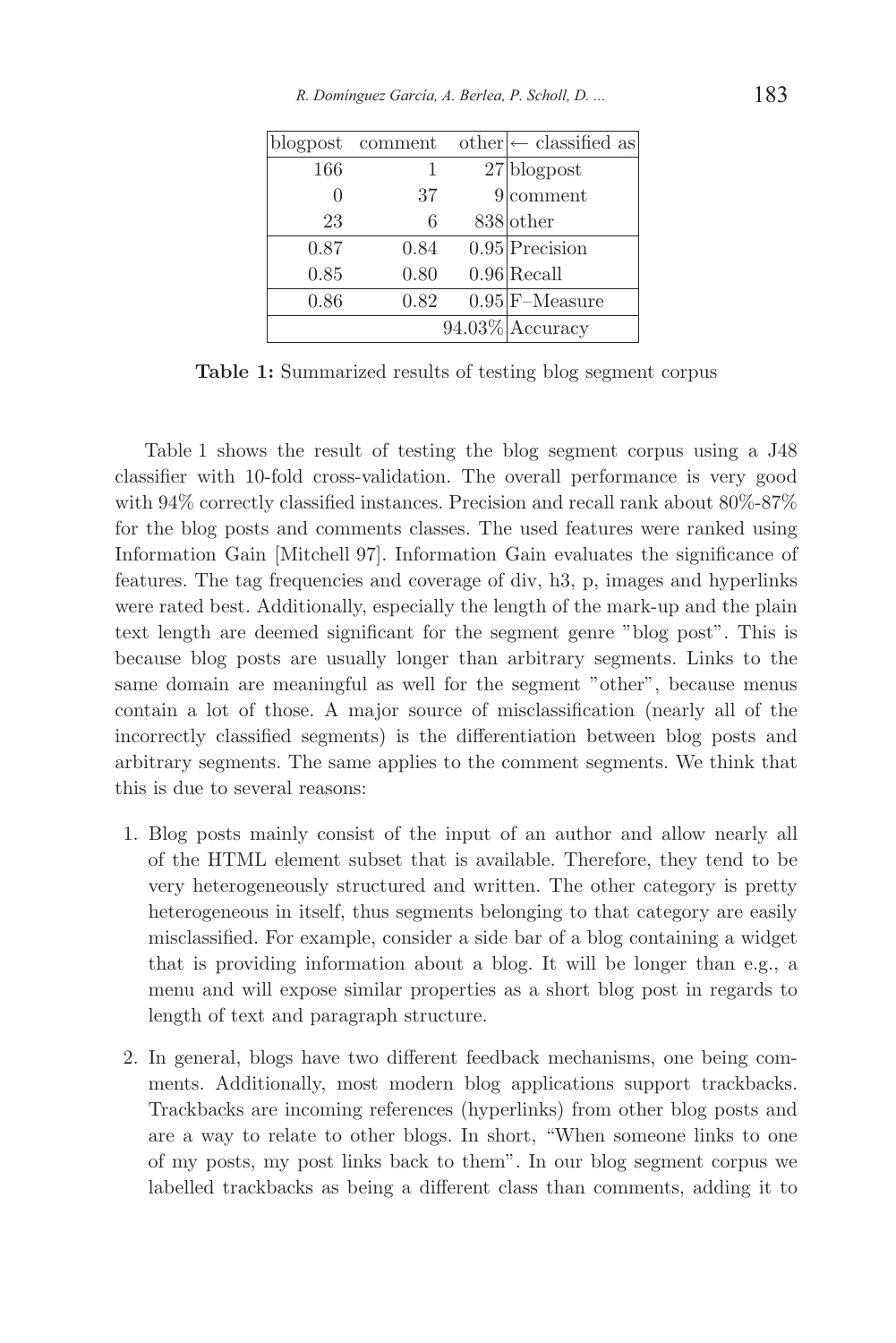the category "other". However, in some blog applications trackbacks are displayed in the same way as comments and are thus recognized by the classifier as such.

This confusion between the classes is clearly reflected in precision and recall. Nevertheless, the results are very encouraging and make it possible to apply this blog segment classification to real-world scenarios.

## **3.2 Applying our Approach to Topic Exploration**

In this section we show that our approach can significantly improve results of Topic Exploration in blogs. We used automatic topic detection as discussed in Section 2.3 to get an overview of the various particular topics discussed in blogs obtained by retrieving the result pages returned by a popular blog search engine for the keywords "financial crisis" and "blame". This resulted in a number of 645 documents on which we run the previously mentioned topic detection algorithm. We experimented with different levels of granularity of the topics: we set the number of topics to be detected to 30, respectively 75. In each case, we first run the topic detection on the whole textual content of the HTML files, then re-run them only on the textual content of the blog segments as detected by the algorithm presented in Section 2. For the sake of conciseness we denote each setting by either the word WPage or Segments, depending on how the textual content has been obtained, followed by the number of topics used.

Four of the topics automatically detected for WPage 30 are shown in Figure. 3. Each pie diagram denotes the words that were most frequently assigned to the corresponding topic. We note that (a) is mainly about Freddie Mac and Fannie Mae while (b) denotes a topic related with the financial crisis that has religious connotations. Other detected topics are less meaningful. For example, the month's names in (c) are due to taking into consideration blog archive segments, where previous blog entries are listed together with their publishing dates. We will henceforth call this kind of topics and the tokens associated with them noise. Another example of a noise segment is denoted by topic (d) which is due to considering segments which are part of the blog infrastructure rather than of the actual content of blog entries, as denoted by words such as *join* or *forum*.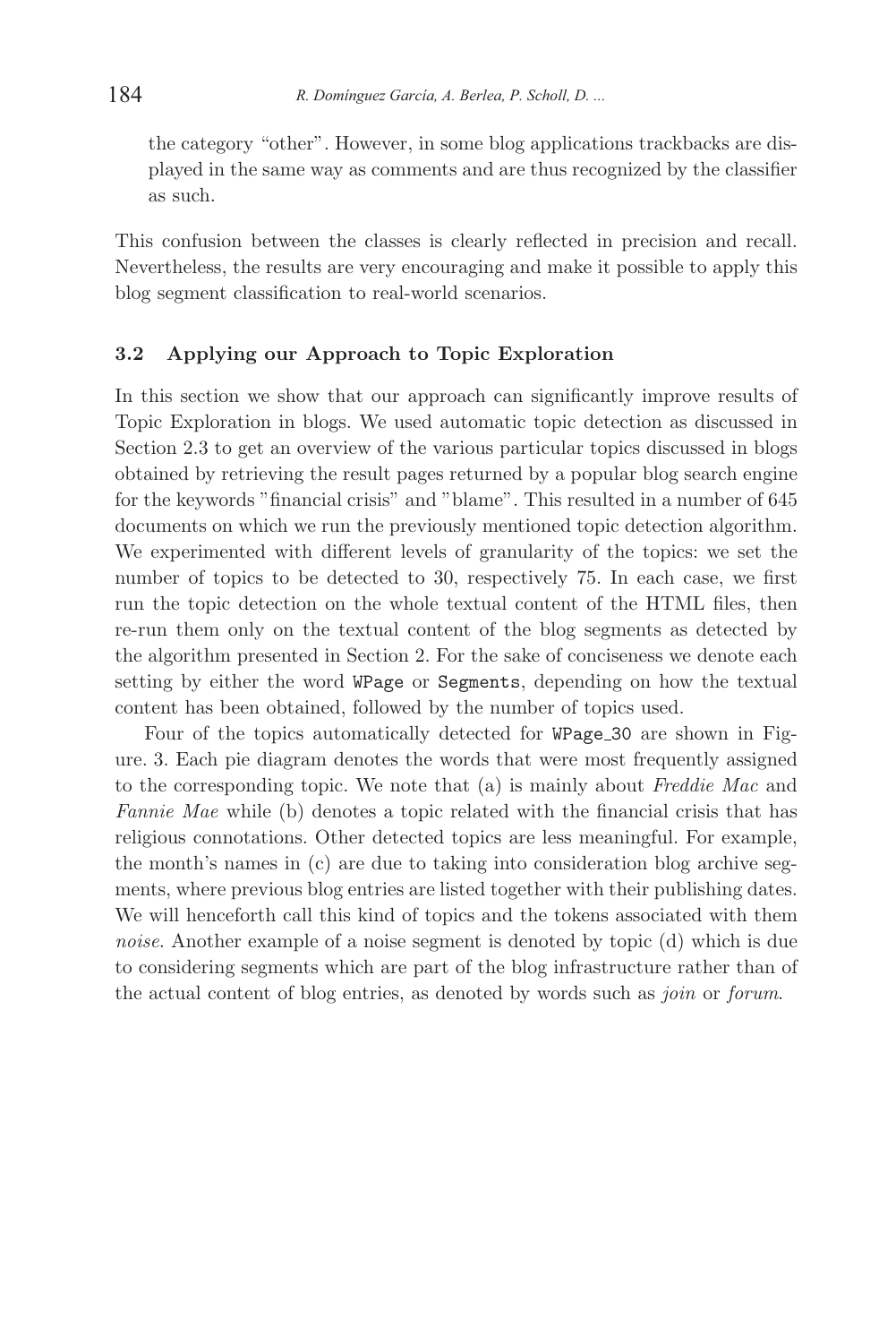

Figure 3: Some topics derived in WPage<sub>-30</sub>

The noise topics as defined above are exactly the type of noise information that can be filtered out by page segmentation and segment classification. We indeed found that our segmentation significantly improves the topic detection results as summarized in Table 2. For example, for WPage 30, we found 9 topics to be noise, whereas for Segments 30 only 6 out of 30 topics were noise, leading thus to a relative improvement of 33%. Taken at the token level, the number of noise tokens was reduced by more than 37%. The good results are confirmed when considering a different number of topics as can be derived from the second half of Table 2. We obtained similar results using different corpora (searching for "financial crisis" or "Schwarzenegger") and different number of topics (im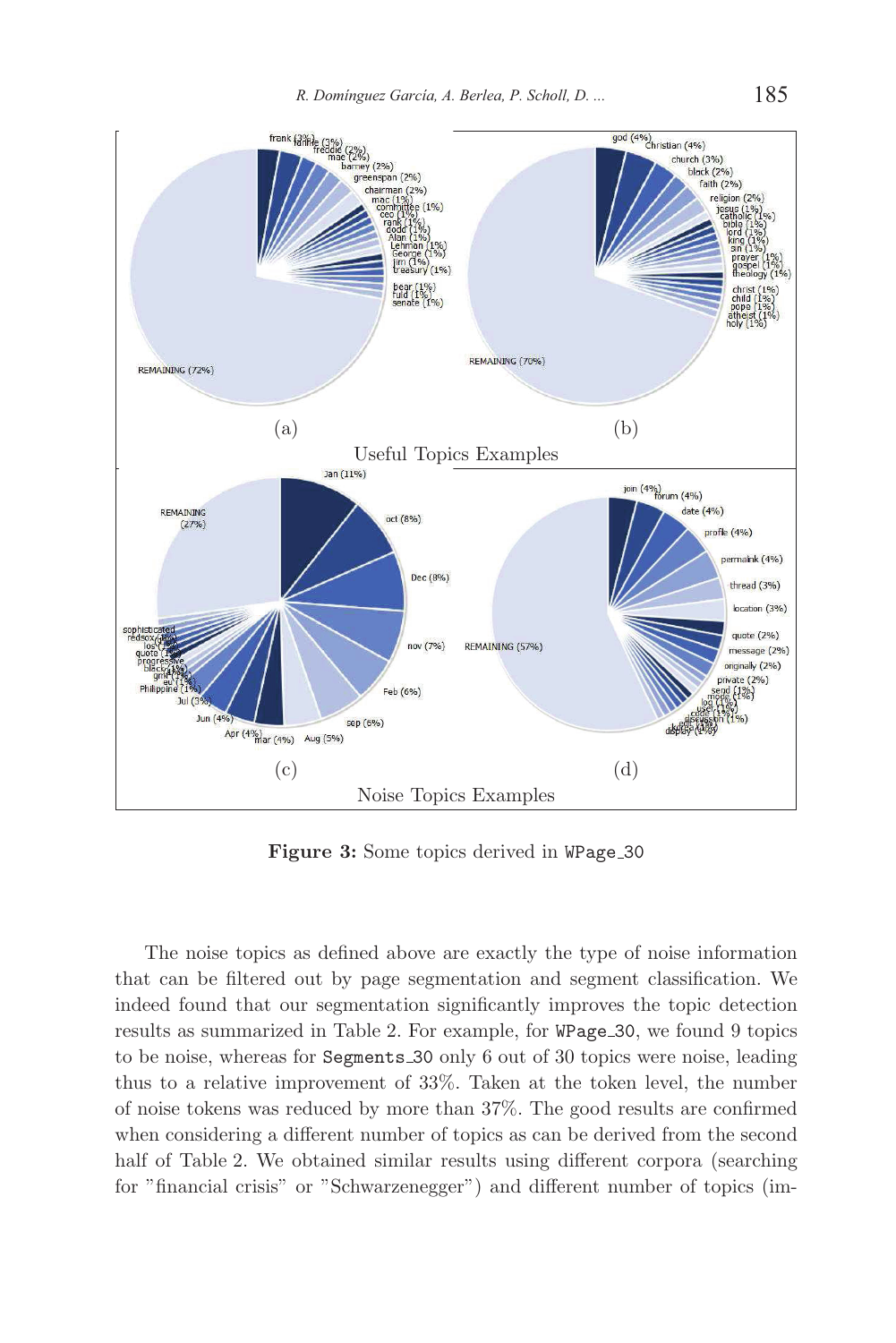provements between 15% and 40%). Altogether, the results suggest that our segmentation approach leads to a significant improvement independently of the exact setting of the topic detection algorithm used. Generalizing, this validates our hypothesis that our segmentation tailored for blogs can significantly improve information retrieval tasks on the blogosphere.

| Corpus                 |       |       | Noise topics(%) Rel. Impr. (%) Noise Tokens(%) Rel. Impr. (%) |       |
|------------------------|-------|-------|---------------------------------------------------------------|-------|
| WPage_30               | 30.00 | n/a   | 24.40                                                         | n/a   |
| Segments_30            | 20.00 | 33.33 | 15.20                                                         | 37.70 |
| WPage_75               | 17.33 | n/a   | 17.51                                                         | n/a   |
| Segments <sub>75</sub> | 14.67 | 15.35 | 13.45                                                         | 23.19 |

**Table 2:** Summary of results

The reason, why still noise topics exist after segment detection is that it is very difficult to eliminate all irrelevant content. In particular some limitations of our approach are as follows: 1) An automatic segmentation tool is not perfect. Some segments are too big, others too small. We tuned our algorithm using our training corpus to obtain meaningful segments. 2) Our corpus for segment classification had 1100 segments, but we used only 42 blog pages as source. This is not representative for the diverse types of blogs. Still, we showed that even 1000 training segments can significantly improve Topic Exploration.

# **4 Conclusions and Future Work**

In this paper we examined the possibilities of improving blogosphere exploration by filtering out irrelevant content. Therefore, we segment blogs in coherent page fragments and then classify the resulting segments. Our main contributions in this paper consist of developing this approach and providing a proof-of-concept evaluation. We showed that automatically differentiating between these segment genres is feasible and explained the limitations of our approach. Still, there is much space for improvement: segmentation can be enhanced by using heuristics, for example taking into account that each blog post page has exactly one post. Our classification algorithm can be improved by building a more heterogeneous and larger corpus. However, we showed that even a small training corpus can be used to substantially improve a search query.

The research presented here provides a foundation on which further applications and research (e.g., in the field of Community Mining [Berlea 09]) can be based. Generally, our approach enables to handle blogs in a more fine-granular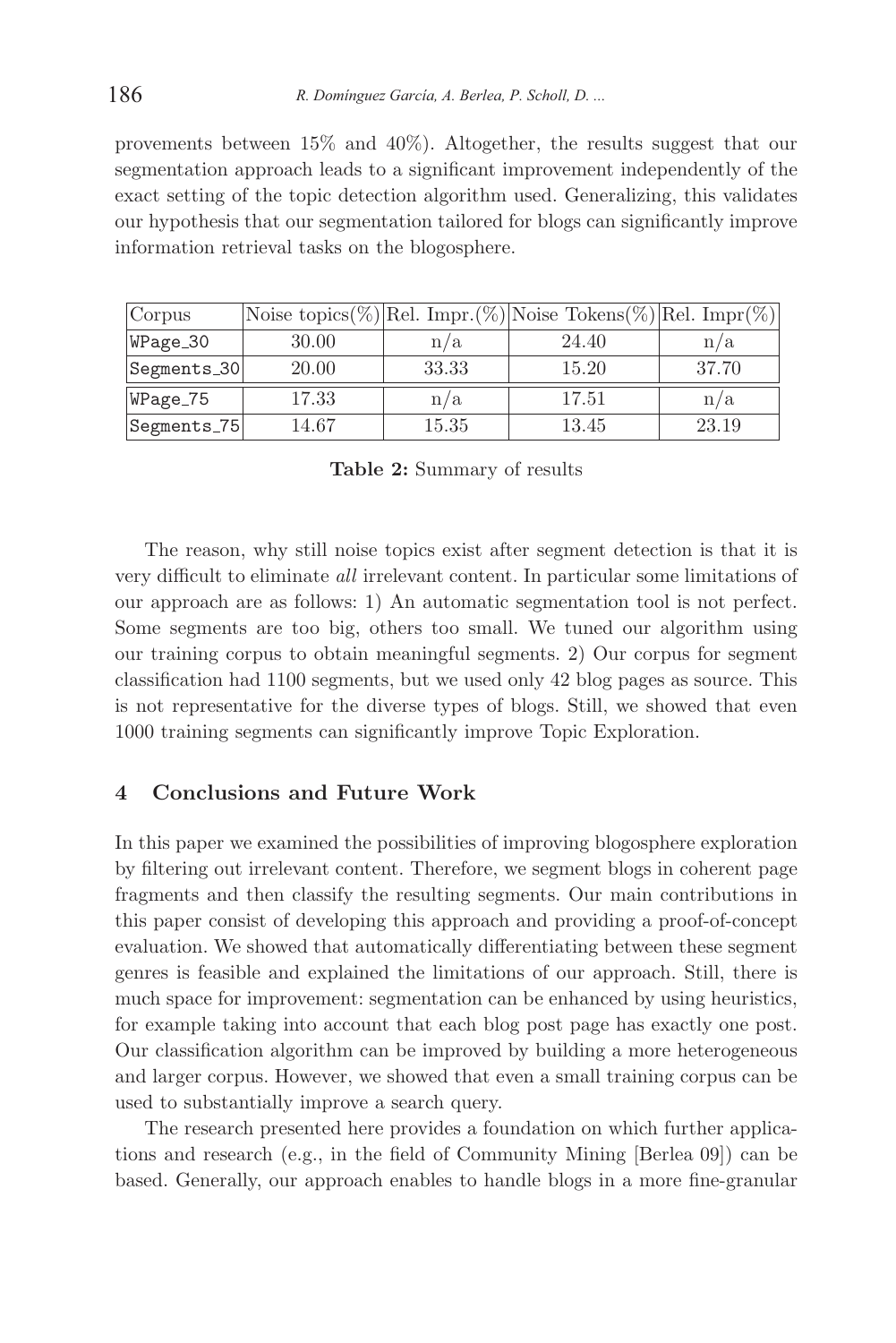manner, i.e., separating and targeting the parts of a blog directly. Hence, examination of semantic information in segments (e.g., name of the author or creation date) could be enhanced by restricting the analysis only on the respective segments. In information retrieval, genre-based queries are possible with availability of the segment structure, e.g., "show me all blog posts containing Java Code", thus filtering all boilerplate template contents that are irrelevant to the actual query.

#### **Acknowledgements**

The results presented here have been obtained in projects funded by means of the German Federal Ministry of Economy and Technology under the promotional reference "01MQ07012" for the second author and by a research grant from SAP for the remaining authors.

## **References**

- [Bar-Yossef 02] Bar-Yossef, Z. and Rajagopalan, S.: "Template Detection via Data Mining and its Applications". Proc. of  $11^{th}$  World Wide Web Conf. (2002).
- [Berlea 09] Berlea, A., Döhring, M. and Reuschling, N.: "Content and Communication based Subcommunity Detection using Probabilistic Topic Models". In International Conference on Intelligent Systems and Agents ISA, 2009.
- [Cai 03] Cai, D., Yu, S., Wen, J.R. and Ma, W.Y.: "VIPS a Vision-based Page Segmentation Algorithm". Technical Report, Microsoft Research (2003).
- [Debnath 05] Debnath, S., Mitra, P., Pal, N. and Giles, C. L.: "Automatic Identification of Informative Sections of Web Pages". In: IEEE Transactions on Knowledge and Data Engineering, IEEE Computer Society, 17, 1233-1246 (2005).
- [Dietz 06] Dietz, L. and Stewart, A.: "Utilize probabilistic topic models to enrich knowledge base" In Proc. of the ESWC 2006 Workshop on Mastering the Gap: From Information Extraction to Semantic Representation (2006).
- [Dominguez 08] Dominguez Garcia, R., Scholl, P., Böhnstedt, D., Rensing, C. and Steinmetz, R.: "Automatic Web Genre Classification using Structural Features". Technical Report KOM-TR-2008-06) Multimedia Kommunikation – Technische Universität Darmstadt (2008).
- [Gupta 03] Gupta, S. et al.: "DOM-based Content Extraction of HTML Documents". Proc. of the  $12^{th}$  World Wide Web Conf. (2003).
- [Meyer zu Eissen 04] Meyer zu Eissen, S. M. and Stein, B.: "Genre Classification of Web Pages – User Study and Feasibility Analysis" In KI 2004: Advances in Artificial Intelligence, Springer Berlin / Heidelberg, 3238, 256-269 (2004).
- [Miloi 05] Miloi, T. A. "Ahnlichkeitsbasierte Vorverarbeitung von Webseiten". (Bach- ¨ elor Thesis). Friedrich-Alexander-Universität Erlangen-Nürnberg, 2005.
- [Mitchell 97] Mitchell, T. M. "Machine Learning". THe Mc-Graw-Hill Companies, 1997.
- [Ramaswamy 04] Ramaswamy, L., Arun, I., Liu, L. and Douglis, F. "Automatic detection of fragments in dynamically generated web pages". In: Proceedings of the 13th international conference on World Wide Web, pp. 443-454, 2004.
- [Santini 07] Santini, M. "Automatic Identification of Genre in Web Pages"(PhD Thesis). University of Brighton (2007)
- [Scholl 09] Scholl, P., Domínguez García, R., Böhnstedt, D., Rensing, C. and Steinmetz, R.: "Towards Language-Independent Web Genre Detection". In: Proceedings of the WWW 2009 (2009).